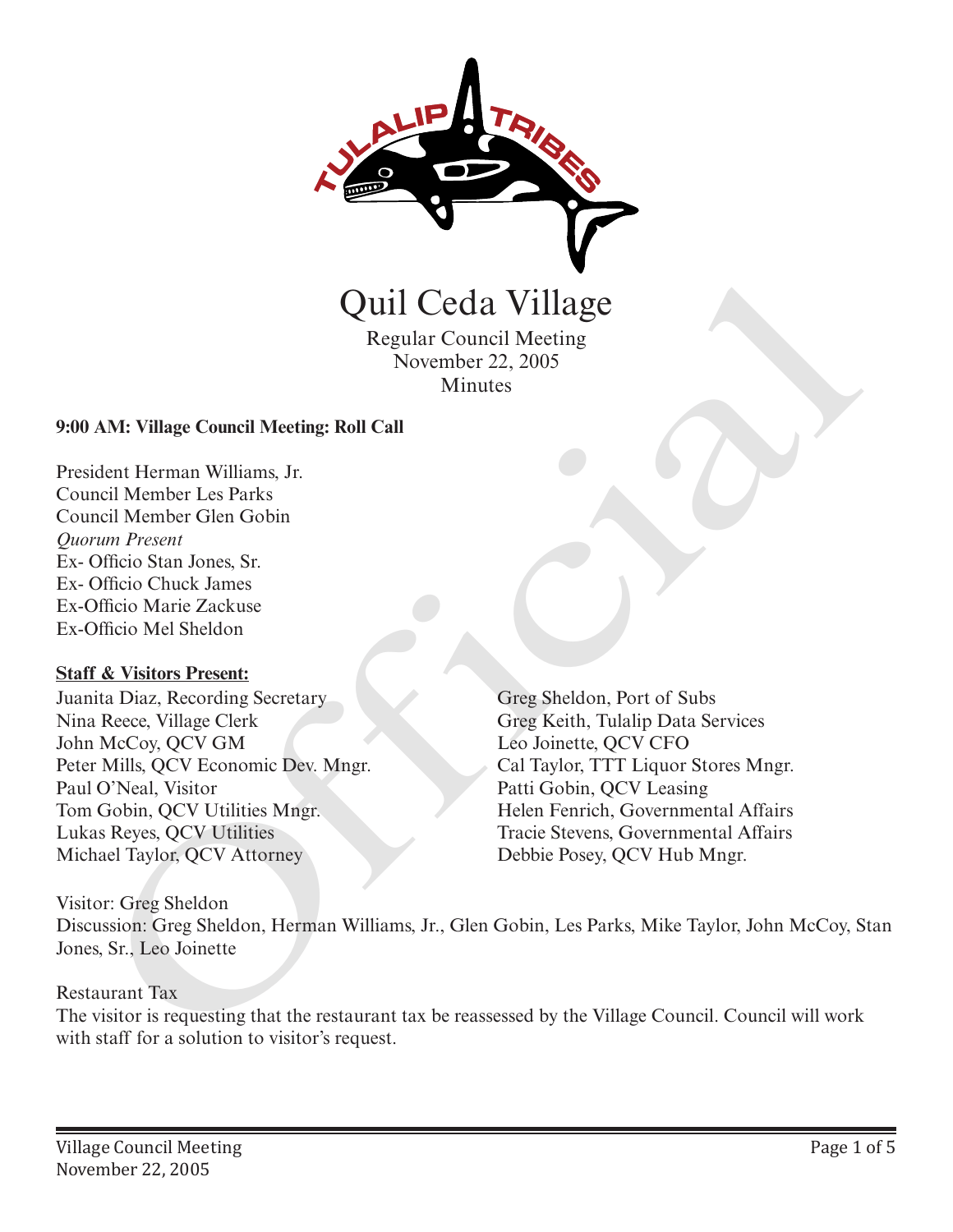Visitor: Paul O'Neal Proposal for a Free trade zone on the Reservation Handout Provided Discussion: Paul O'Neal, Mike Taylor, Chuck James, Tom Gobin, Herman Williams, Jr., Patti Gobin, John McCoy

The visitor brought a proposal to establish a Free trade zone on the Reservation.

1) Approval of agenda for regular Village Council Meeting of November 22, 2005. **Motion by Glen Gobin to approve the agenda for the regular Village Council Meeting of November 22, 2005.**  Seconded Questions: Deletion of item #9. Additions to the QCV Economic Development Section, #13 Bob's Burger and #14 Tribal Gasoline Station. 3 For 0 Against Motion carried pproval of agenda for regular Village Council Meeting of November 22, 2005.<br>
on by Glen Gobin to approve the agenda for the regular Village Council Meeting of November 22, 20<br>
thodd<br>
onload<br>
on the method. Deletion of item

2) Approval of minutes for regular Village Council Meeting of October 18, 2005. **Motion made by Les Parks as amended to approve the minutes for the regular Village Council Meeting of October 18, 2005.** 

Seconded **Ouestions** 3 For 0 Against Motion carried

## **Tulalip Data Services Department**

3) Update: Storage Building

Discussion: Greg Keith, Glen Gobin, John McCoy, Herman Williams, Jr., Peter Mills, Chuck James, Les Parks, Marie Zackuse, Tom Gobin, Stan Jones, Sr.

Staff presented a proposal to the Council. Council recommends that staff brings back to the next meeting a plan that will provide storage space and fewer office space for the storage building design. Staff is working with community development for bids. What is the actual size? The site is directly to the east of the plant, the old Harbor Pacific construction office area. The building is to provide a safe secure place for equipment. Council recommends that the move is done one time, Village Council and staff need to look at the Village property to establish a permanent place for staff. Staff will re-assess their needs and bring back a proposal.

# **Quil Ceda Village Governmental Affairs**

4) Out of State Travel Request for Tracie Stevens Discussion: John McCoy, Stan Jones, Sr., Tracie Stevens, Herman Williams, Glen Gobin, Mel Sheldon

This forum is on the regulatory act on Indian gaming. Staff will be on the panel to bring forward for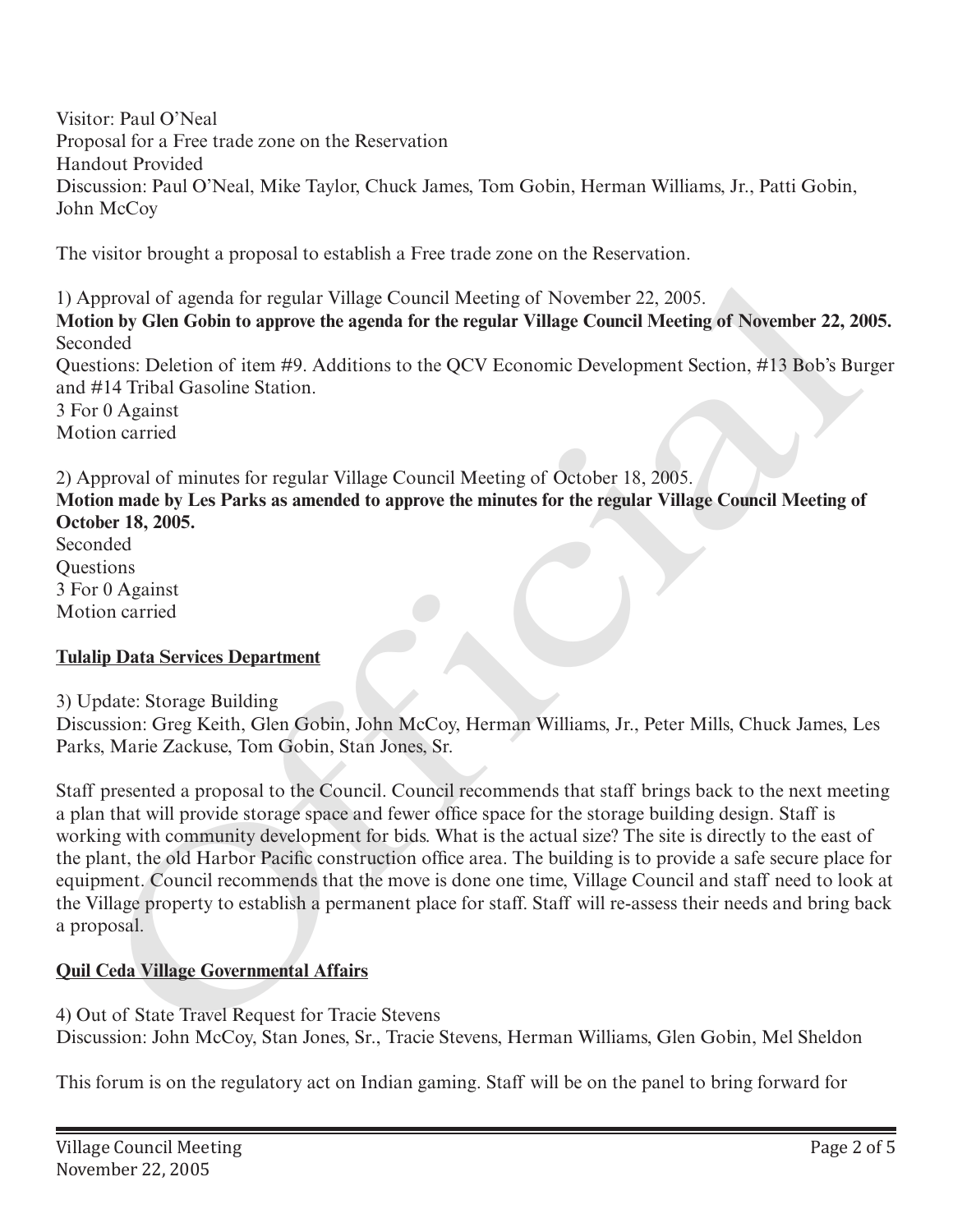discussion the Washington state point of view. Staff will be able to attend and meet with other leaders. QCV Council recommends that the TTT BOD should also attend this meeting; this is about the whole reservation. The Tulalip Tribes Vice Chairman will also attend this meeting.

**Motion made by Glen Gobin for the out of state travel request for Tracie Stevens, John McCoy, and Mel Sheldon to attend the National Conference of State Legislatures, Economic Development Trade & Cultural Affairs Forum December 7-9, 2005, in Chicago, IL at an estimated cost of \$1,450.25 for Tracie Stevens, to be paid for John McCoy by the NCSL at an estimated cost of \$1, 175.63, and Mel Sheldon's travel to be paid by the BOD Budget.**

Seconded Questions: Motion carried

5) Out of State Travel Request for John McCoy Approved by the Village Council on item #4.

6) Out of State Travel for Helen Fenrich Discussion: John McCoy For the NICWA, Staff suggests to pass.

**Motion made by Glen Gobin to approve the travel request for Helen Fenrich to attend the NICWA Workshops in Reno, NV, December 5-8, 2005 at an estimated cost of \$1,119.20 to come from the Governmental Affairs Budget.** to pain to form MCCoy by the NCSL at an estimated cost of 31, 1/5.65, and Mei Shedon's travel to he<br>Seconded<br>Ouestions:<br>Consider Conded Constrained Considers (Seconded Ouestics)<br>Constrained Constrained Consider a consider

Seconded **Ouestions** 3 For 0 Against Motion Carried

## **Quil Ceda Village Administration**

7) Discussion: Quil Ceda Village Convenience Store Tax Discussion: Mike Taylor, Les Parks, Glen Gobin, Nina Reece

The tax is at 7.5% at this time. Staff is recommending that the tax be increase to 8.5%. A legislative phase will need to take place to change the tax. Staff will bring back proposal to the Council at the next meeting.

## **Quil Ceda Village Special Projects**

8) Discussion: Big Flats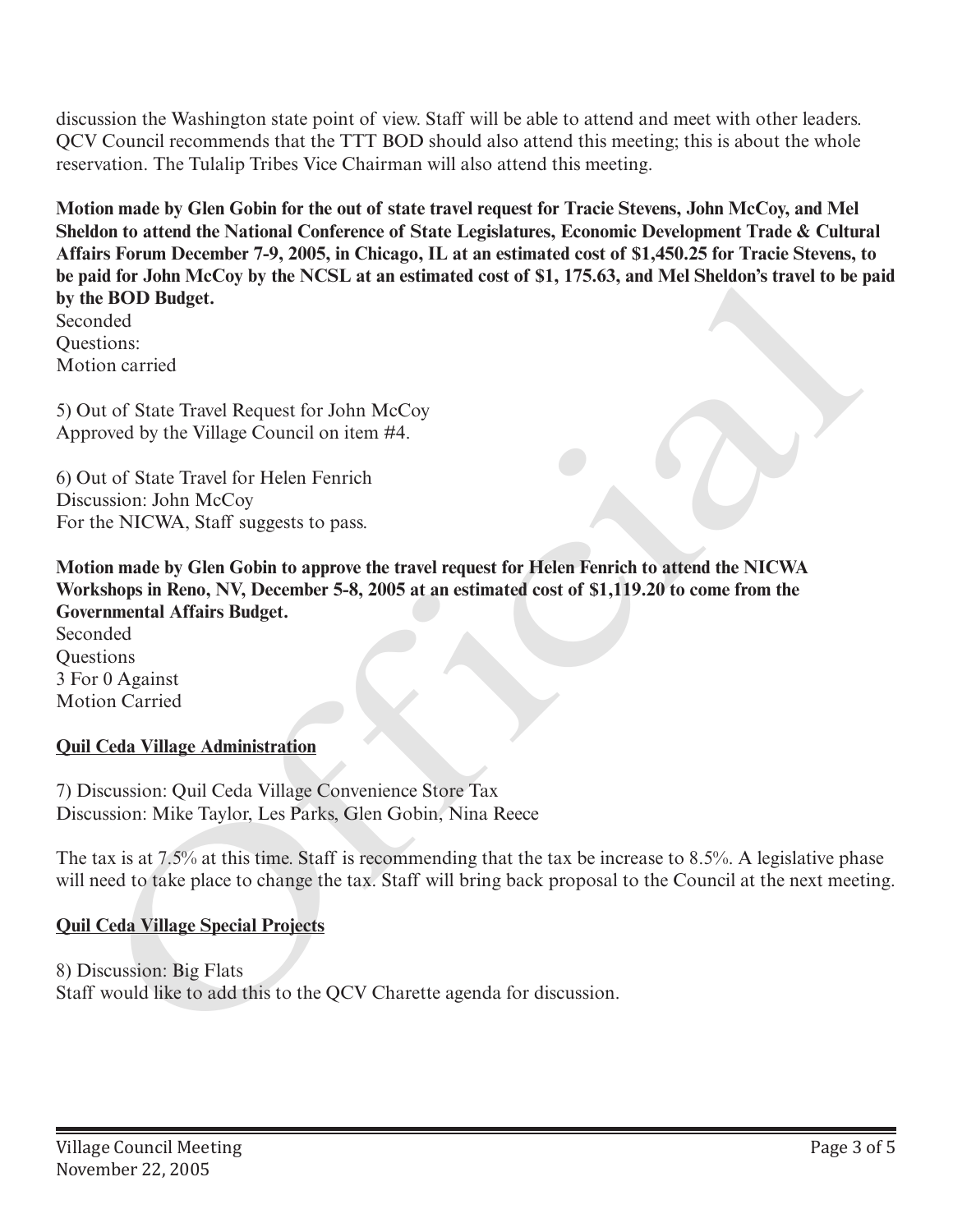### **Quil Ceda Village Utilities Department**

9) Request for an Emergency Hires Strike from the agenda

#### **10) Resolution 2005-021**

Discussion: Peter Mills, John McCoy, Marie Zackuse, Leo Joinette

Staff would like permission to set up a checking account for Accounts Payable for the Quil Ceda Village. The finance manager will manage the account.

### **Motion made by Les Parks to approve Resolution 2005-021 for a checking account for the Accounts Payable for the Quil Ceda Village.**

Seconded Questions 3 for 0 Against Motion carried

11) Update: Liquid Oxygen A. New Contract Proposal Discussion: Tom Gobin, Marie Zackuse, Herman Williams, Jr.

Staff is requesting approval of contract to add liquid oxygen to the MBR plant. Legal has reviewed contract. Council is concerned about certain provisions in the contract. Staff is to go back and resolve the issues before the Council will consider the contract. is would like permission to set up a checking account for Accounts Payable for the Quil Ceda Village.<br>
innance manager will manage the account.<br> **Of more of the Levis Parks to approve Resolution 2005-021** for a checking ac

#### **Quil Ceda Village Economic Development Department**

12) Discussion: Voyage Construction Voyage is making payments

13) Discussion: 88th Street Design Statement of qualifications went out 3 firms qualified

14) Bob's Burger Bob's Burger is still in negotiation.

#### 15) Gasoline Station

For the next meeting:

- Report on Handicap parking at the next meeting
- Proposal for signage for directions

#### **Motion made to adjourn the regular Village Council of November 22, 2005 at 11:51A.M.**